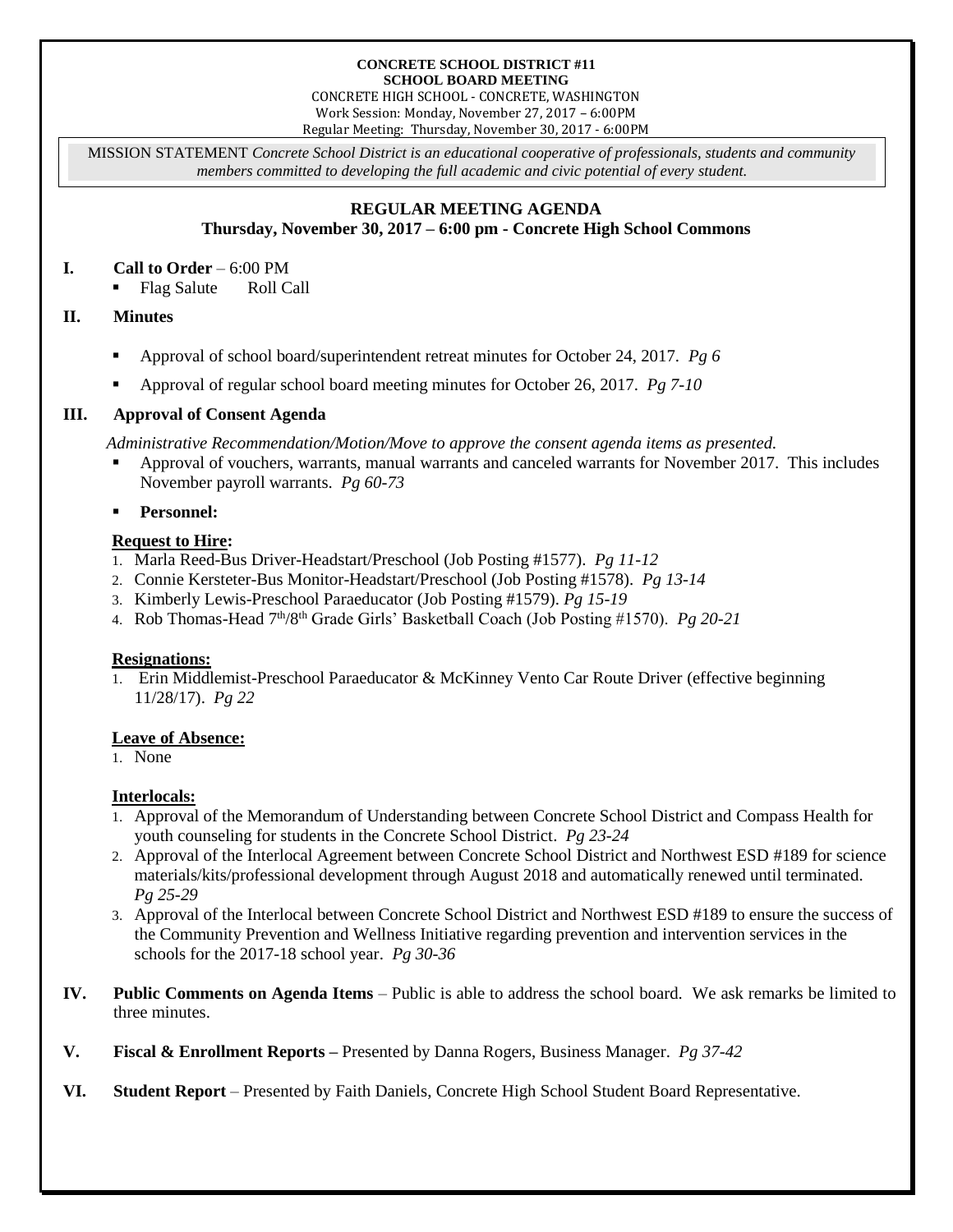#### **VII. Superintendent's Report – Wayne Barrett**

- School Safety/Emergency Contract
- Pumpkin Run/Hearing & Vision Screening (Lions' Club) Events

#### **VIII. Old Business**

*A.* Request approval of the final reading of revised policy 3416-Medication at School. – Wayne Barrett. *Administrative Recommendation Action/Motion/Move to request approval of the final reading of revised policy 3416-Medication at School. Pg (see October 2017 board packet)*

#### **IX. New Business**

- *A.* Request approval of the following grants: Title 1-A, Federal Special Education IDEA B, Federal Section 619, Federal Section 4122, State Flow Thru LAP, Highly Capable, and Federal Flow-Thru Special Ed (State) grants – Leilani Thomas. *Administrative Recommendation Action/Motion/Move to approve the following grants: Title 1-A, Federal Special Education IDEA B, Federal Section 619, Federal Section 4122, State Flow Thru LAP, Highly Capable, and Federal Flow-Thru Special Ed (State) grants. Pg 43*
- *B.* Request approval of the Carl Perkins Grant Mike Holbrook. *Administrative Recommendation Action/Motion/Move to approve the Carl Perkins Grant. Pg 44-46*
- *C.* Request approval of the CTE program evaluation for 2016-17 and the CTE district-wide plan for 2017-18 – Mike Holbrook. *Administrative Recommendation Action/Motion/Move to approve the CTE program evaluation for 2016-17 and the CTE district-wide plan for 2017-18. Pg 47-50*
- *D.* Request approval for the fifth grade classes (Linda Kilpatrick and Annette Lind) and chaperones to attend an overnight field trip to North Cascade Institute's Mountain School in Diablo on March 26, 2018 through March 28, 2018 – Jaci Gallagher. *Administrative Recommendation Action/Motion/Move to request approval for the fifth grade classes (Linda Kilpatrick and Annette Lind) and chaperones to attend an overnight field trip to North Cascade Institute's Mountain School in Diablo on March 26, 2018 through March 28, 2018. Pg 51-53*
- *E.* Request approval of the Title II-Part A Teacher Principal Training and Recruiting Grant Wayne Barrett. *Administrative Recommendation Action/Motion/Move to approve the Title II-Part A Teacher Principal Training and Recruiting Grant. Pg 54*
- *F.* Request approval to provide an FCCLA Advisor stipend to Grace Thompson Wayne Barrett. *Administrative Recommendation Action/Motion/Move to request approval to provide an FCCLA Advisor stipend to Grace Thompson. Pg 55*
- *G.* Request approval of the proposal to contract Kristina Salinas Consulting Services to provide emergency management consulting services for the Concrete School District – Wayne Barrett. *Administrative Recommendation Action/Motion/Move to request approval of the proposal to contract Kristina Salinas Consulting Services to provide emergency management consulting services for the Concrete School District. Pg 56-57*
- *H.* Request approval of Resolution to Invest #1237 Danna Rogers. *Administrative Recommendation Action/Motion/Move to approve Resolution to Invest #1237. Pg 58*
- *I.* Request approval of Resolution to Invest #1238 Danna Rogers. *Administrative Recommendation Action/Motion/Move to approve Resolution to Invest #1238. Pg 59*